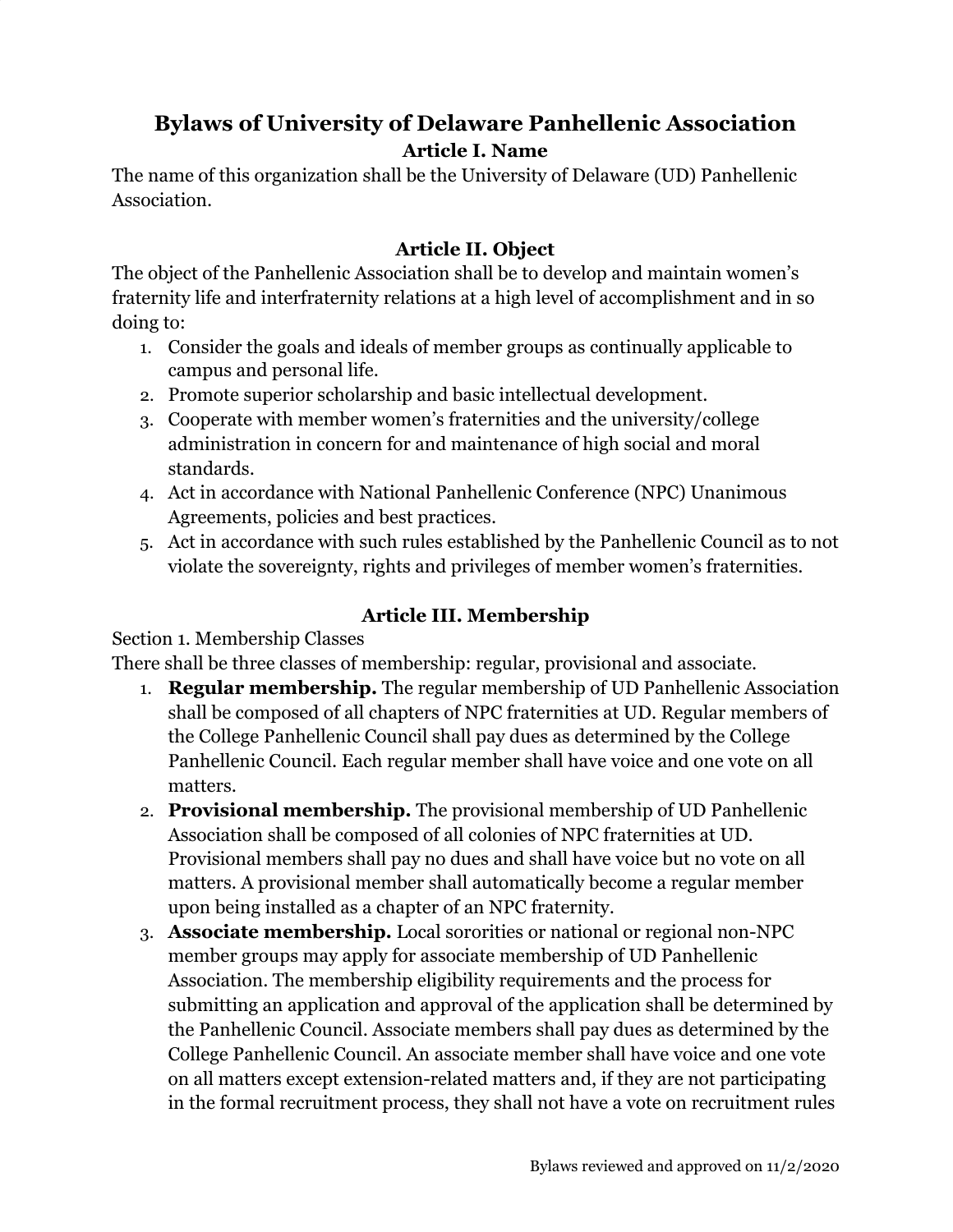and establishment or modification of Panhellenic total. An associate member may be expelled for cause by a majority vote of the Panhellenic Council. An associate member shall not be entitled to vote on the question of its expulsion.

Section 2. Privileges and Responsibilities of Membership

- 1. **Duty of compliance.** All members, without regard to membership class, shall comply with all NPC Unanimous Agreements and be subject to these UD Panhellenic Association bylaws, code of ethics and any additional rules this Panhellenic Association may adopt unless otherwise prescribed in these bylaws. Any rules adopted by this Panhellenic Association in conflict with the NPC Unanimous Agreements shall be void.
- 2. **University of Delaware compliance.** All members, without regard to membership class, shall comply with all University of Delaware policies. This includes, but is not limited to, the University Student Center's Policies and the Student Code of Conduct.

## **Article IV. Officers and Duties**

## Section 1. Officers

The officers of the UD Panhellenic Association shall be known as the UD Panhellenic Executive Board. These offices will be known as: President, Vice President of Standards, Vice President of Communications, Vice President of Internal Recruitment, Vice President of External Recruitment, Vice President of Finance, Vice President of Programming and Vice President of Philanthropy and Service.

# Section 2. Eligibility

Eligibility to serve as an officer shall depend on the class of membership:

- **Regular membership.** Members from women's fraternities holding regular membership in UD Panhellenic Association shall be eligible to serve as any officer.
	- a. Members running for any position on the Panhellenic Executive Board shall not concurrently hold an executive board position within their chapter.
	- b. Members running for the position of President must have either served as the chapter president, the chapter's Panhellenic delegate, or a prior Panhellenic Executive Board officer.
	- c. Members running for the position of VP of Internal Recruitment must have either served as chapter president, a member of the Panhellenic Executive Board recruitment team or Director position, a member of their chapter's recruitment team, or as a Recruitment Counselor.
- **Provisional membership.** Members from women's fraternities holding provisional membership in UD Panhellenic Association shall not be eligible to serve as an officer.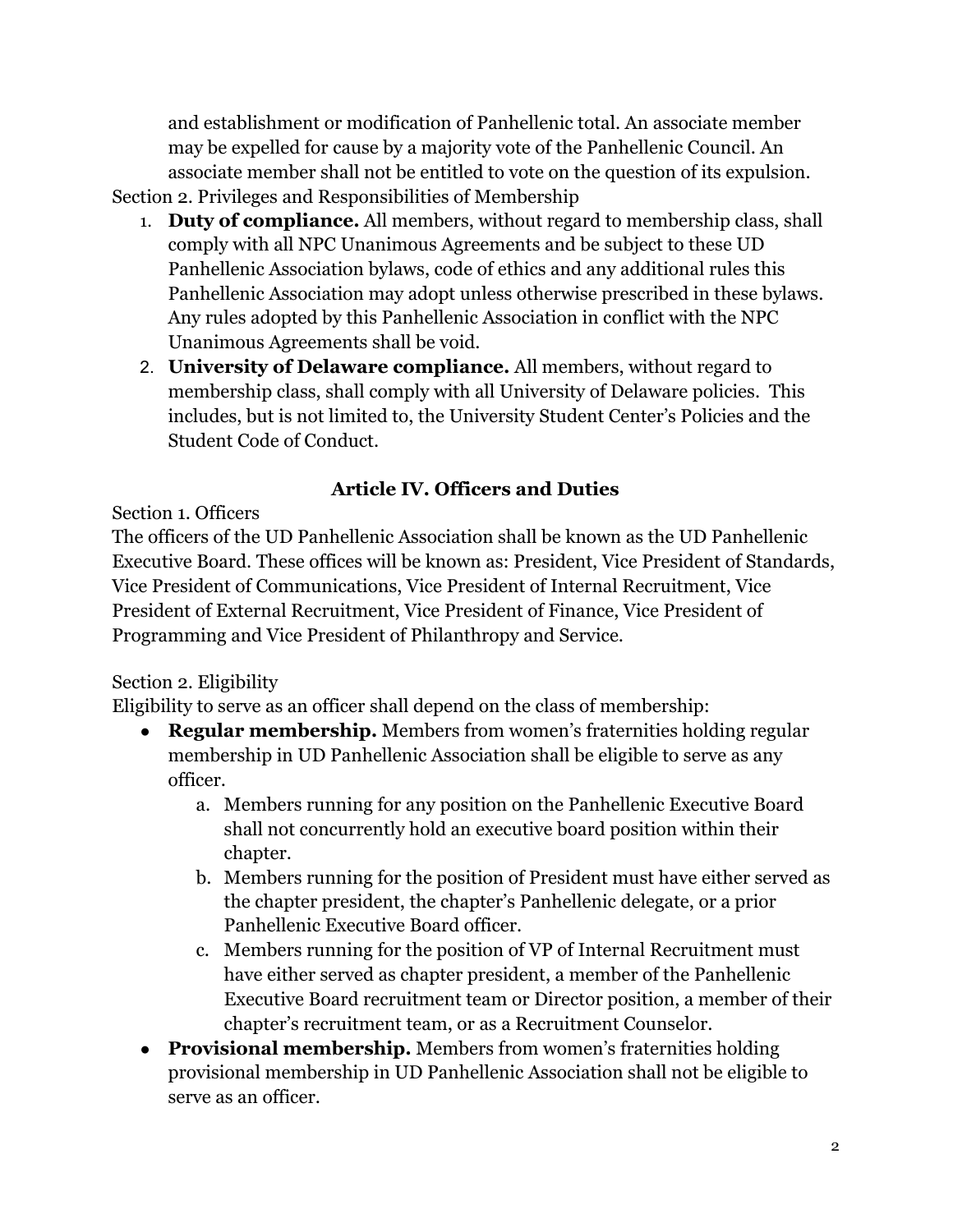● **Associate membership.** Members from women's fraternities holding associate membership in UD Panhellenic Association shall be eligible to serve as an officer except President or as Vice President of Internal or External Recruitment.

### Section 3. Selection of Officers

All offices of UD Panhellenic Council shall be elected by a slating committee. The slating committee will consist of a representative from each regular member fraternity of the Panhellenic Council and must currently serve as the Panhellenic Delegate; however if the Panhellenic Delegate is not available, they may be replaced by either another executive board member or the succeeding Panhellenic Delegate. The outgoing Panhellenic President or VP of Standards shall serve as the chairwoman. The Panhellenic Advisor shall serve as a nonvoting ex-officio member of the slating committee. Applications submitted by interested candidates will be reviewed by the current Panhellenic Council Executive Board and considering all candidates qualifications, the current Executive Board will nominate no more than five candidates per office to be interviewed by the slating committee.

### Section 4. Office-Holding Limitations

No more than 2 members from the same women's fraternity shall hold an office during the same term. The members holding the office of Vice President of Internal Recruitment and Vice President of External Recruitment may not be from the same women's fraternity.

### Section 5. Nomination Procedure

A slating committee of one member per active women's fraternity shall interview candidates and present a slate for approval to the regular members of the Panhellenic Council. A majority vote in the slating committee shall elect. The slating committee shall consider the qualifications of all candidates for officers and shall slate one candidate for each elected officer position. Once each slated candidate accepts her position, the slate will be presented to the Panhellenic delegates at the next scheduled general body meeting. Following the presentation of the slate, chapter delegates shall present the slate to their respective chapters for discussion. At least one week following the presentation of the slate, but no later than two weeks, at the scheduled Panhellenic Council meeting, each delegate will register one vote on behalf of their chapter. A majority vote is need to approve the slate. If the slate fails, the slating committee will reconvene to create an alternative slate and the voting process will repeat as described.

### Section 6. Term

All offices shall serve for a term of one year or until their successors are selected. The term of office will begin upon the completion of the election process following formal recruitment in spring semester.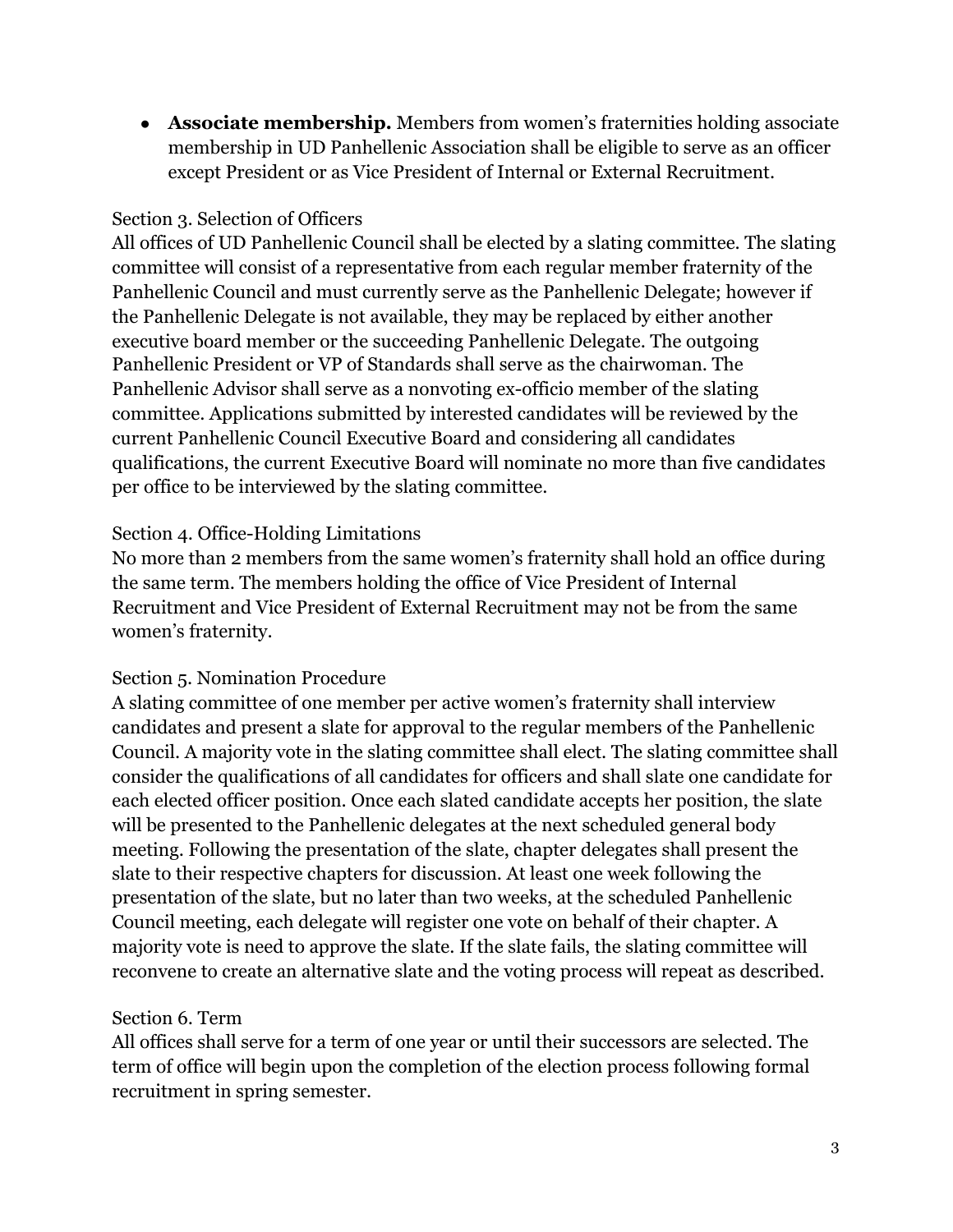Section 7. Removal

Any officer may be removed for cause by a vote of two-thirds of the Panhellenic Council.

### Section 8. Vacancies

Vacancies shall be filled in the same manner of selection as provided in Section 3 of this article.

### Section 9. Duties of Officers

- The President shall:
	- Preside at all meetings of the Panhellenic Council.
	- Preside at all meetings of the Executive Board*.*
	- Serve as an ex-officio member of all Panhellenic Association committees.
	- Communicate regularly with the Panhellenic advisor.
	- $\circ$  Be familiar with the NPC Manual of Information and all governing documents of this association.
	- Ensure that the NPC annual report is completed.
	- Communicate regularly with the NPC area advisor.
	- Maintain current copies of the following: UD Panhellenic Association bylaws and standing rules; the Panhellenic Association budget; contracts executed on behalf of the Panhellenic Association; correspondence and materials received from the NPC area advisor; all College Panhellenic reports to NPC; and other pertinent materials.
	- Shall host a minimum of 3 president round tables per semester.
	- Serves as a representative on major university committees as requested.
	- Attend Rho Gamma Retreat and Training.
	- Perform all other duties as assigned.
- The Vice President Standards shall:
	- Perform the duties of the president in her absence.
	- Shall be familiar with the NPC Manual of Information and all governing documents of this association.
	- Monitor registered social events for all UD Panhellenic member fraternities.
	- Work with IFC each semester to create a Joint Risk Strategy for the community, adhering to the NPC Position Statement Clarifying the Role of College Panhellenics in Safety and Risk Management.
	- Oversee and document the Judicial Process for violations of the NPC Unanimous Agreements and the Panhellenic Governing Documents.
	- Assist the president in creating penalties for violators of the UD Panhellenic Bylaws.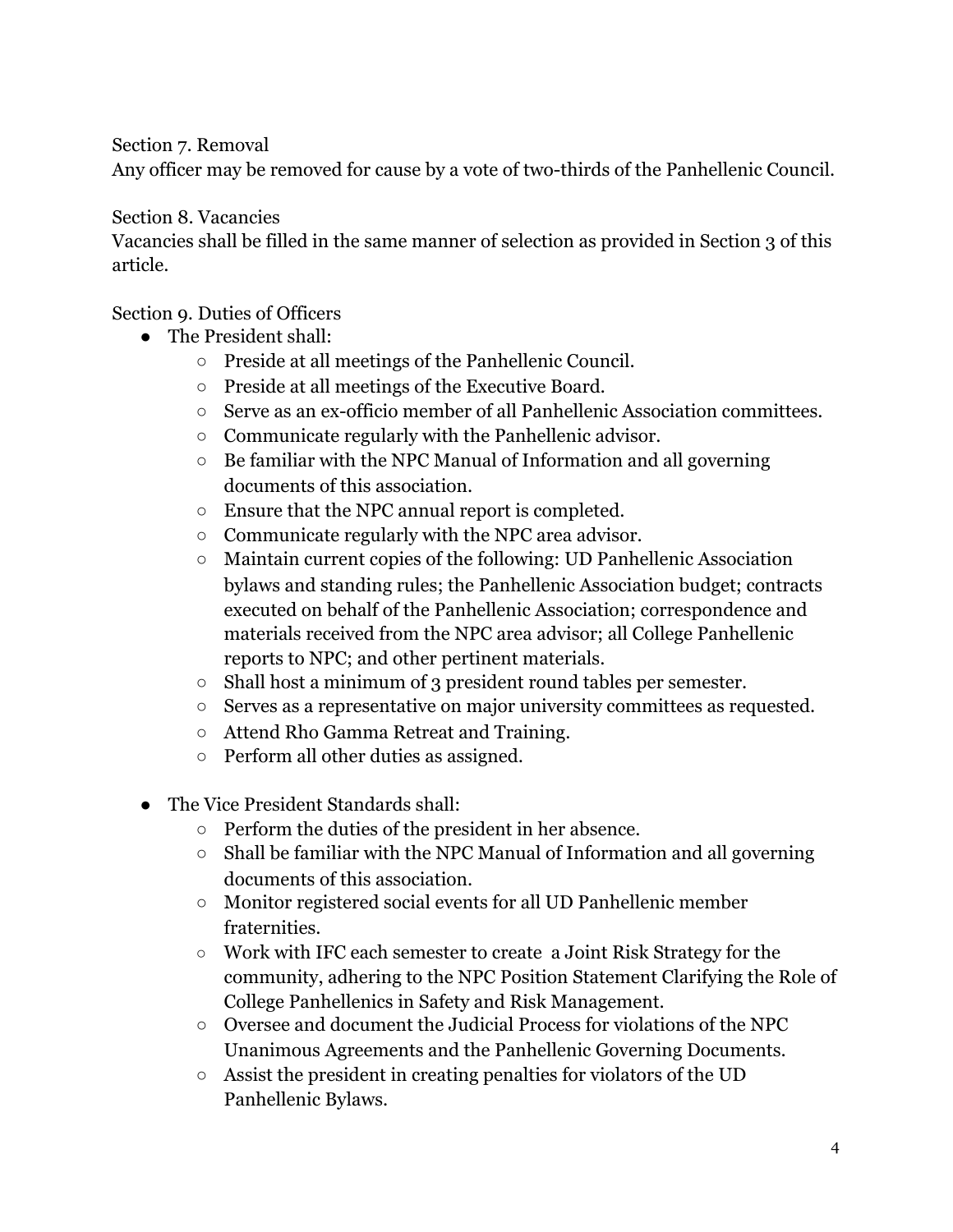- Coordinate risk management and academic recognition annually.
- Document all infractions of each UD Panhellenic Association member fraternity.
- Coordinate with UD Panhellenic Association member fraternity standards officers.
- Have a thorough understanding of Executive Board bylaws.
- Oversee and delegate tasks to the Community Standards Director.
- Attend Rho Gamma Retreat and Training.
- Perform all other duties as assigned.
- The Vice President of Diversity, Equity, and Inclusion shall:
	- Provide active oversight, coordination, and evaluation of the Panhellenic Council's activities related to diversity, equity, and inclusion.
	- Be knowledgeable about diversity and inclusion issues.
	- Implement a committee to oversee diversity, equity, and inclusion in the Panhellenic community.
	- Facilitate education and training for chapters and the general community on key topics and issues.
	- Oversee diversity, equity, and inclusion throughout formal and informal recruitment.
	- Act as a point person for diversity, equity, and inclusion information and resources.
	- $\circ$  Work with VP Standards to monitor mixer themes to eliminate cultural appropriation in our community.
	- Educate social chairs and standards chairs on the importance of creating an inclusive environment in which there is no cultural appropriation.
	- Attend Rho Gamma Retreat and Training.
	- Perform all other duties as assigned.
- The Vice President Communications shall:
	- Keep an up-to-date roll of the members of Panhellenic Council.
	- Record minutes of all meetings of the UD Panhellenic Council and the Executive Board.
	- Maintain a complete and up-to-date file that includes the minutes of all meetings from the date of organization and current correspondence.
	- Send meeting minutes to the NPC area advisor.
	- Shall be familiar with the NPC Manual of Information and all governing documents of this association.
	- Assist the Vice President of Internal Recruitment in creating a formal recruitment booklet.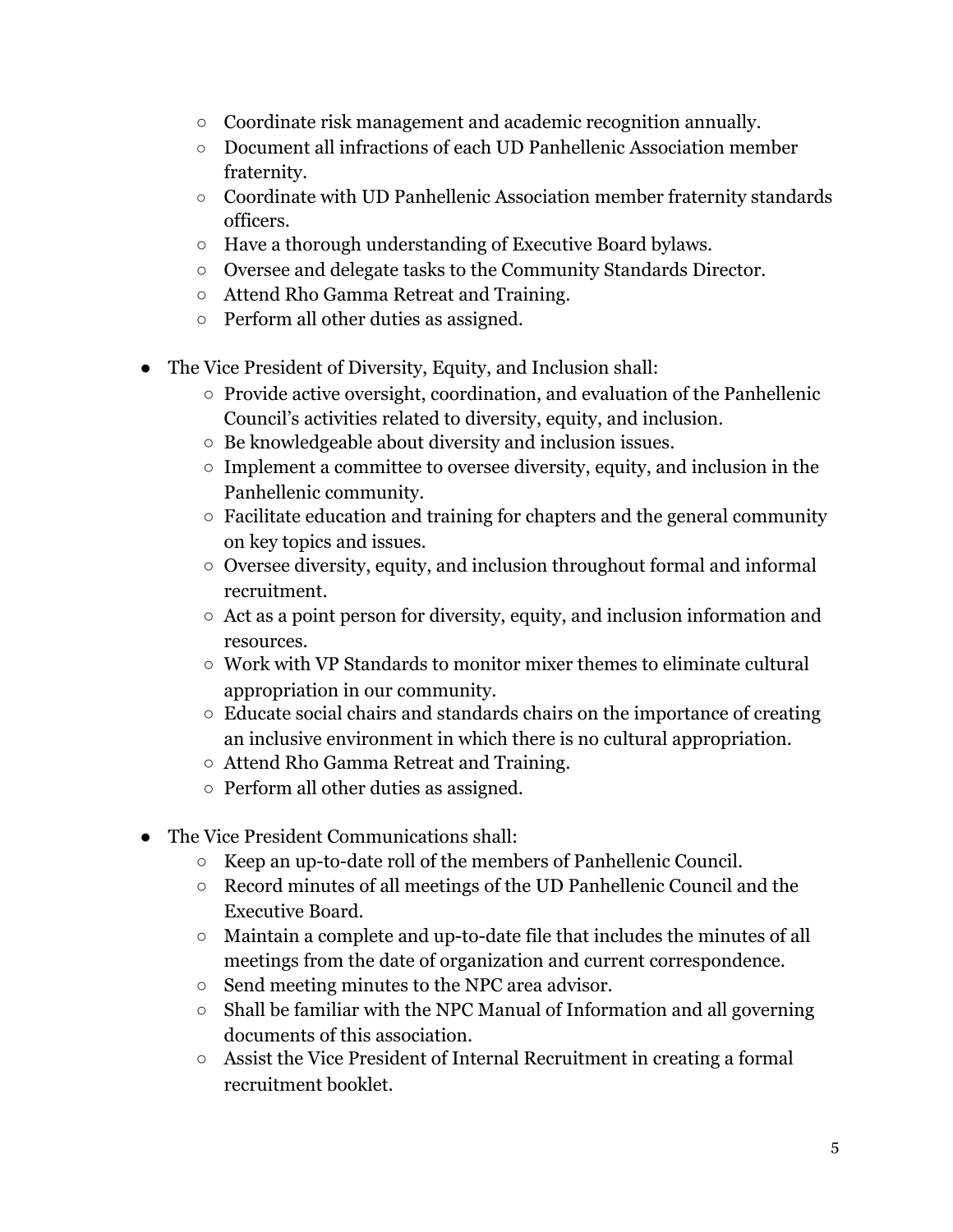- Shall oversee and facilitate the process for NPC, NGLA, and YOUDee Leadership Awards.
- Oversee and delegate tasks to the Public Relations Director.
- Oversee social media platforms
- Update website to obtain the most current information.
- Attend Rho Gamma Retreat and Training.
- Perform all other duties assigned.
- The Vice President of Internal Recruitment shall:
	- Organize formal recruitment process to take place in spring semester.
	- Oversee communication with Clayton Hall and University Student Center Staff regarding facilities for formal recruitment.
	- Create the schedule for formal recruitment, including emergency procedures and severe weather plan.
	- Update and revise recruitment rules and procedures.
	- Supports the Rho Gamma Director's recruitment counselor selection and training process.
	- Verifies PNM cumulative grades and transfer students' transcripts to assess eligibility for formal recruitment.
	- Plan Formal Recruitment Orientation to take place in first week of Spring semester.
	- Work on marketing materials and social media with VP Communications.
	- Coordinate clothing order/designs with VP Communications.
	- Oversee and delegate tasks to the Recruitment Director and the Director of Rho Gammas.
	- Manage interest list of PNMs via sorority-interest email list serve both semesters.
	- Responsible for CampusDirector training for Rho Gammas.
	- Manages communication, in partnership with Rho Gamma Director, with Rho Gammas over CampusDirector during formal recruitment.
	- Manages communication via CampusDirector with Potential New Members (PNMs) during formal recruitment.
	- Work in partnership with the Vice President of External Recruitment throughout term in office.
	- Attend Rho Gamma Retreat and Training.
	- Perform other duties as assigned.
- The Vice President of External Recruitment shall:
	- Plan fall pre-recruitment informational events.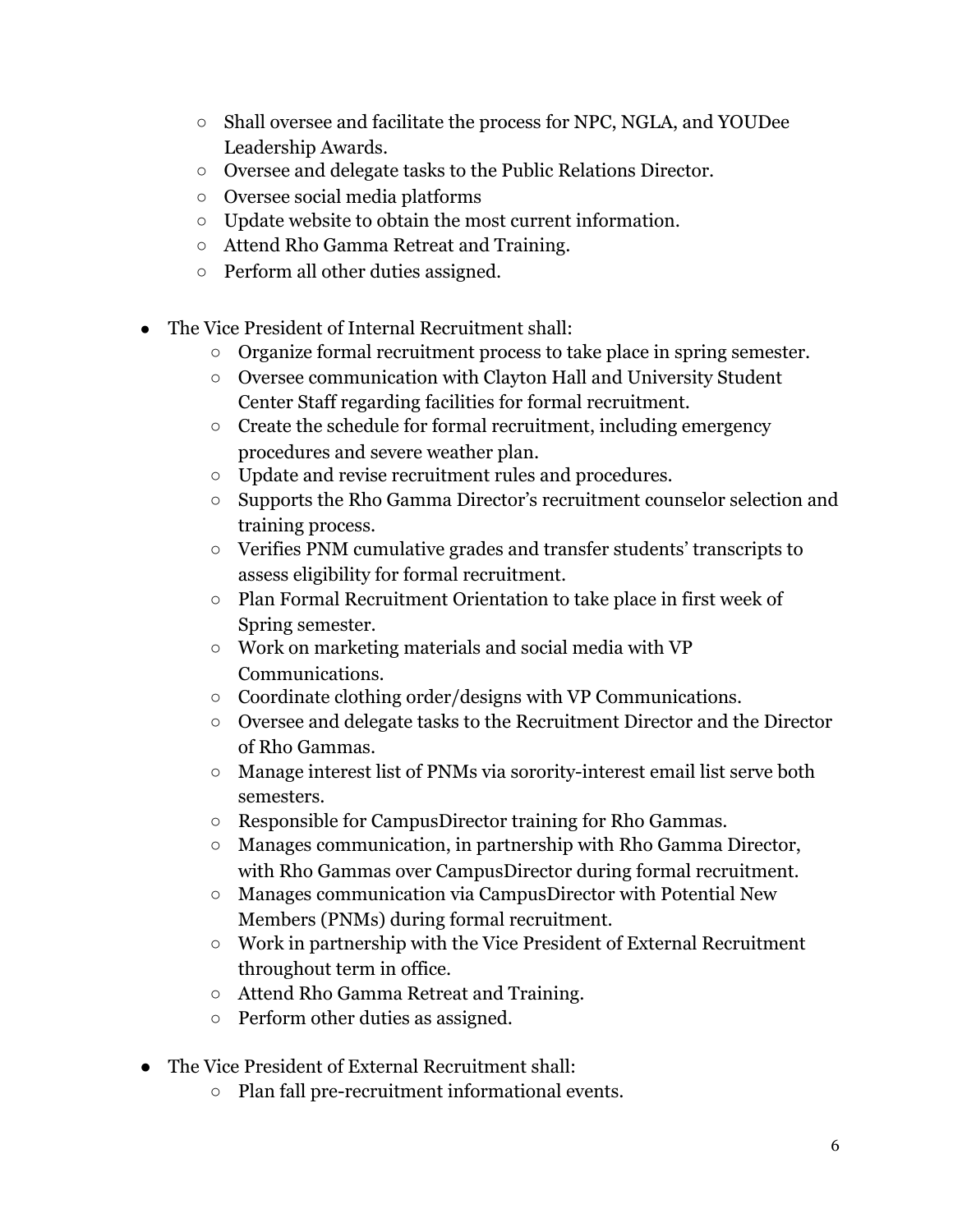- Host an informal recruitment information session once as the beginning of each semester.
- Serve as point of contact for PNMs during the informal recruitment process when necessary.
- Serve as the main point of contact for chapter recruitment chairs. Responsible for communication with chapter recruitment chairs and advisors.
- Host and facilitate Recruitment Chair meetings once per month.
- Serves as liaison to chapters conducting Continuous Open Recruitment (COR) in partnership with Panhellenic Advisor.
- Collect chapter rosters to reset Total. Keep track of changes in individual chapter membership numbers and communicate with Panhellenic Advisor to ensure chapters comply with Panhellenic Total.
- Responsible for CampusDirector training for Chapter Recruitment Chairs and Advisors.
- Oversees NPC Judicial process throughout recruitment in partnership with the Vice President of Standards.
- Act as a liaison between chapter recruitment chairs/advisors and/or venue staff throughout the formal recruitment process.
- Manages communication via CampusDirector with Chapter Recruitment Chairs/Advisors.
- Work in partnership with the Vice President of Internal Recruitment throughout term in office.
- Attend Rho Gamma Retreat and Training.
- Perform all other duties as assigned.
- The Vice President of Finance shall:
	- Supervise the finances of the UD Panhellenic Association.
	- Prepare the annual budget and, after its approval by the Panhellenic Council, provide a copy to each UD Panhellenic Association member fraternity.
	- Receive all payments due to the Panhellenic Association, collect all dues and give receipts.
	- Collect all fines that are due to the UD Panhellenic Association.
	- Pay promptly the annual NPC dues and all bills of the University of Delaware Panhellenic Association.
	- Maintain up-to-date financial records; give a financial report at each regular meeting of the Panhellenic Council and an annual report at the close of her term of office.
	- Shall be familiar with the NPC Manual of Information and all governing documents of this association.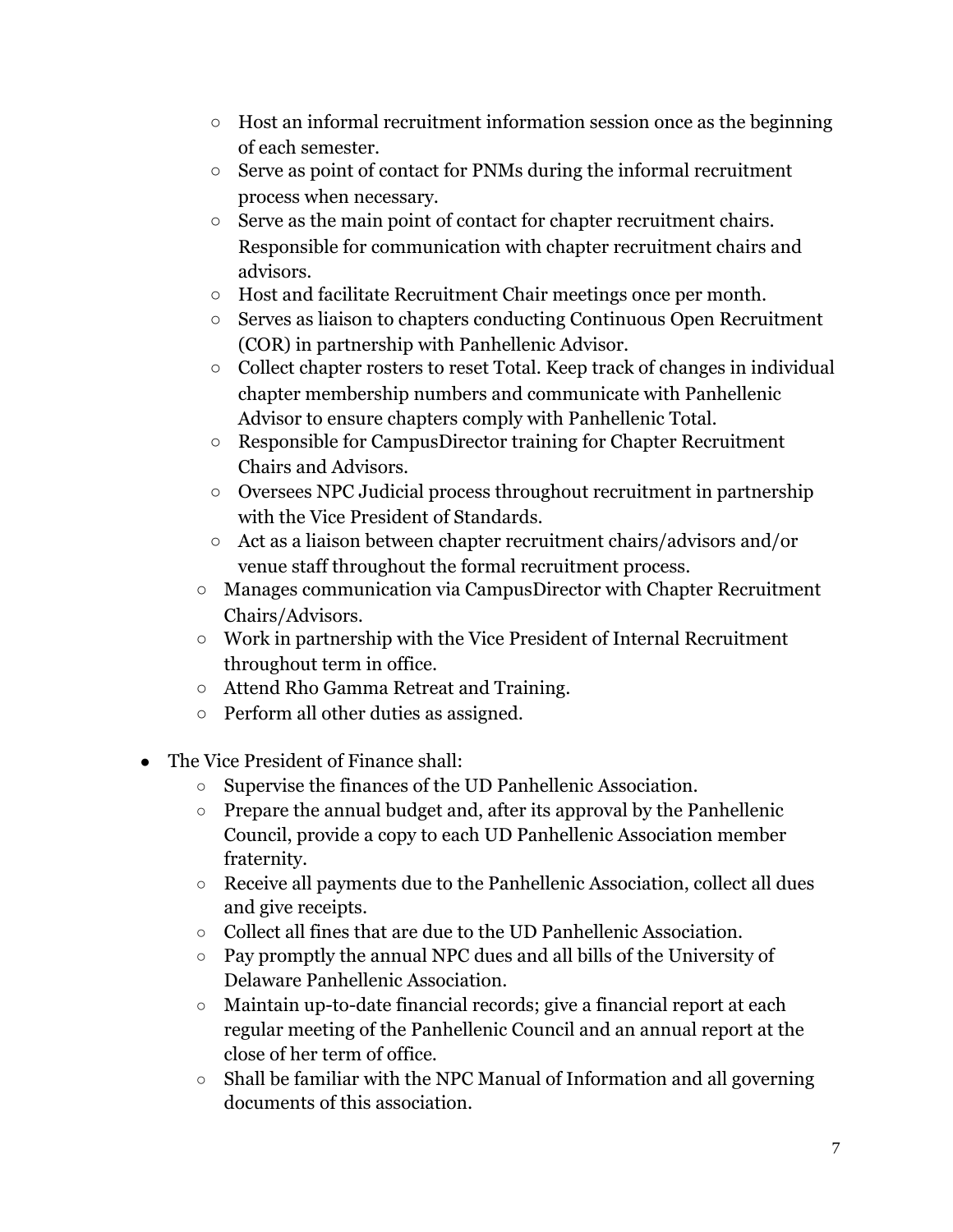- Attend Rho Gamma Retreat and Training.
- Perform all other duties as assigned.
- The Vice President of Programming shall:
	- Coordinate Panhellenic involvement in Greek Week events in spring semester.
	- Coordinate Panhellenic involvement in Homecoming events in fall semester.
	- Coordinate Panhellenic Pride Week events with the Assistant Programming Director.
	- Represent the Panhellenic Council on other planning committees within the University of Delaware community.
	- Maintain records of event attendance in accordance to promote community involvement.
	- Oversee and delegate tasks to the Assistant Programming Director
	- Attend Rho Gamma Retreat and Training.
	- Perform all other duties as assigned.
- The Vice President of Philanthropy and Service shall:
	- Educate the Panhellenic and Delaware community about the Circle of Sisterhood Foundation.
	- Serve as the liaison with the Circle of Sisterhood Foundation, including communicating with CofS staff and volunteers.
	- Coordinate Circle of Sisterhood fundraising events throughout the semester.
	- Assist the Vice President of Programming with fundraising during Panhellenic Pride Week.
	- Coordinate Circle of Sisterhood Week events with the Circle of Sisterhood Director.
	- Coordinate with UD Panhellenic Association member fraternity philanthropy and community service officers.
	- Oversee and delegate tasks to the Circle of Sisterhood Director and the Service/Philanthropy Director.
	- Attend Rho Gamma Retreat and Training.
	- Perform all other duties as assigned.

Section 10. Eligibility and Selection of Director Positions

Following the election of officers, each officer with a Director position(s) designated under their officer position shall solicit for applications, conduct individual interviews with candidates, and select the most qualified candidate for each position. Preference shall be given to members of women's fraternities not represented on the executive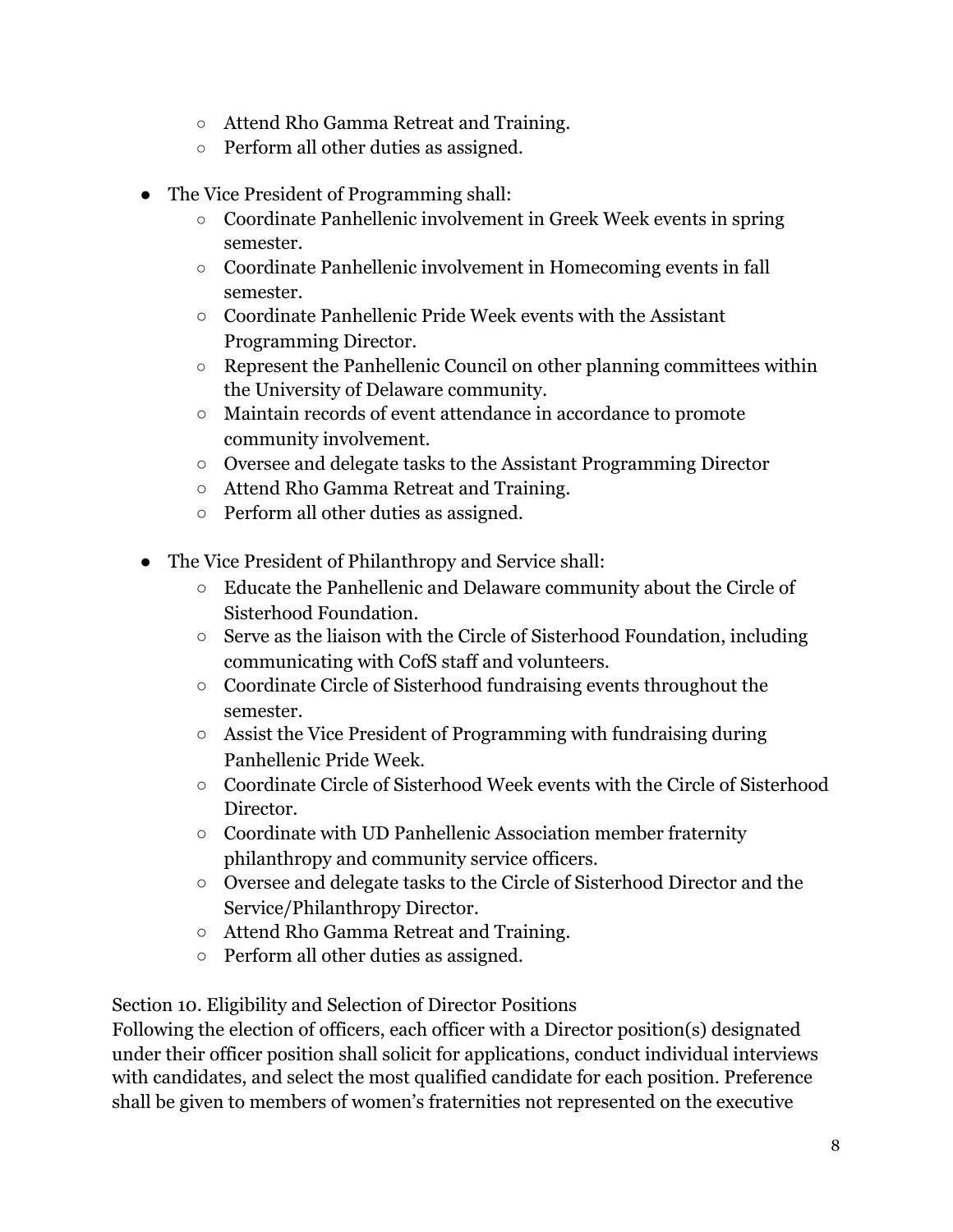board. Unless specified in the duties of the Director position, the Director is not required to disaffiliate for formal recruitment.

Section 11. Duties of Director Positions

- Community Standards Director
	- Will be chosen each year by the Vice President Standards and the President.
	- Assist the Vice President of Standards in maintaining social forms for homecoming and Greek Week activities.
	- Assess all of the chapters' standards both socially and academically.
	- Hold chapters responsible for their members and the performance of their chapters.
	- Hold standards board's round tables for the community to share ideas.
	- Assist and meet regularly with the Vice President of Standards.
	- Perform all other duties as assigned.
- Academics and Wellbeing Director
	- Will be chosen each year by the Vice President of Community Enrichment and the President.
	- Meet regularly with the Vice President of Community Enrichment.
	- Develop and promote positive health and mental health behaviors and habits for the Panhellenic community.
	- Educate and encourage Panhellenic women to recognize signs of crisis and reach out for professional help for themselves or a friend during times of distress.
	- Work to plan events for the community to become educated on college oriented safety and wellness.
	- Work directly with the #WhatsMyName Campaign to educate our women on ride-sharing safety.
	- Includes but is not limited to selecting speakers or workshop programs to bring to campus for the Panhellenic and/or campus community.
	- Work with chapter academic chairs to support chapter and member academic success.
- Public Relations Director
	- Will be chosen each year by the Vice President Communications and the President.
	- Assist with the Panhellenic social media handles
	- Create social media contests for the chapters to participate in.
	- Assist each executive position with marketing events.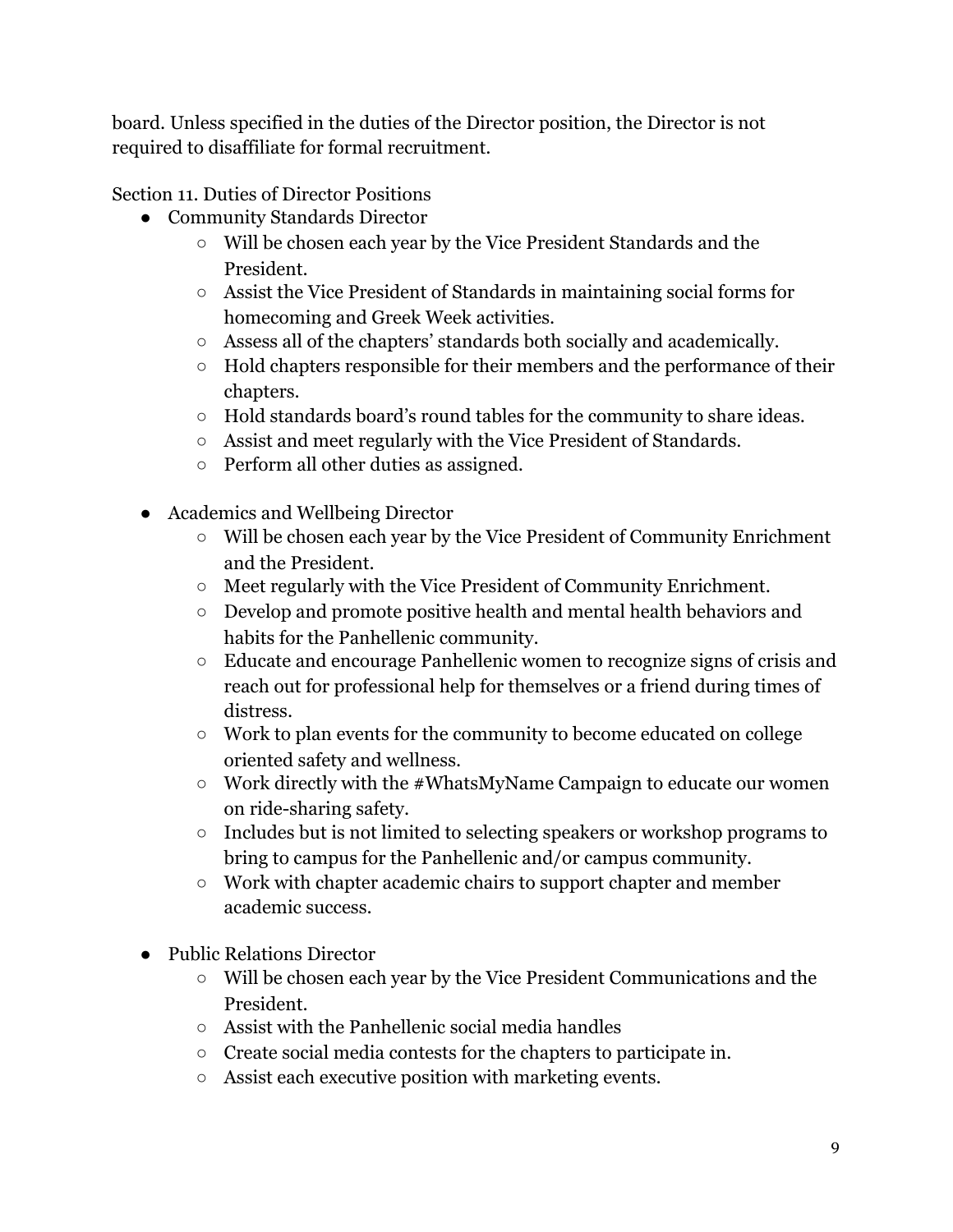- Facilitate positive advertisement for UD Panhellenic Council and community.
- Assist and meet regularly with the Vice President of Communications.
- Perform all other duties as assigned.
- Rho Gamma Director
	- Will be chosen each year by the Vice Presidents of Recruitment (Internal and External) and the President.
	- Shall not be a member of same chapter as either Vice President of Internal Recruitment or Vice President of External Recruitment.
	- Must have served previously as a recruitment counselor.
	- Coordinate selection and training of recruitment counselors, known as rho gammas,
		- Includes bi-monthly training meetings in both semesters
	- Plan a recruitment counselor retreat to take place in fall semester prior to formal recruitment.
		- Coordinate logistics, curriculum, and outcomes with Vice Presidents of Recruitment and Panhellenic Advisor.
	- Meet regularly with the Vice President of Internal Recruitment.
	- Will disaffiliate and serve with the Panhellenic Executive Board during Formal Recruitment.
	- Perform all other duties as assigned.
- Internal Recruitment Director
	- Will be chosen each year by the Vice President of Internal Recruitment and the President.
	- Shall not be a member of same chapter as either Vice President of Internal Recruitment or Vice President of External Recruitment.
	- Preference will be given to candidates who are currently sophomores and those aspiring to serve in an executive board position.
	- Plan the pre-recruitment educational program in the fall for interested students (e.g., Sorority 101, Sneak Peek Into Sisterhood, etc.)
	- Assist and meet regularly with the Vice President of Internal Recruitment.
	- Will disaffiliate and serve with the Panhellenic Executive Board during Formal Recruitment.
	- Perform all other duties as assigned.
- Circle of Sisterhood Director
	- Will be chosen each year by the Vice President of Philanthropy and Service and the President.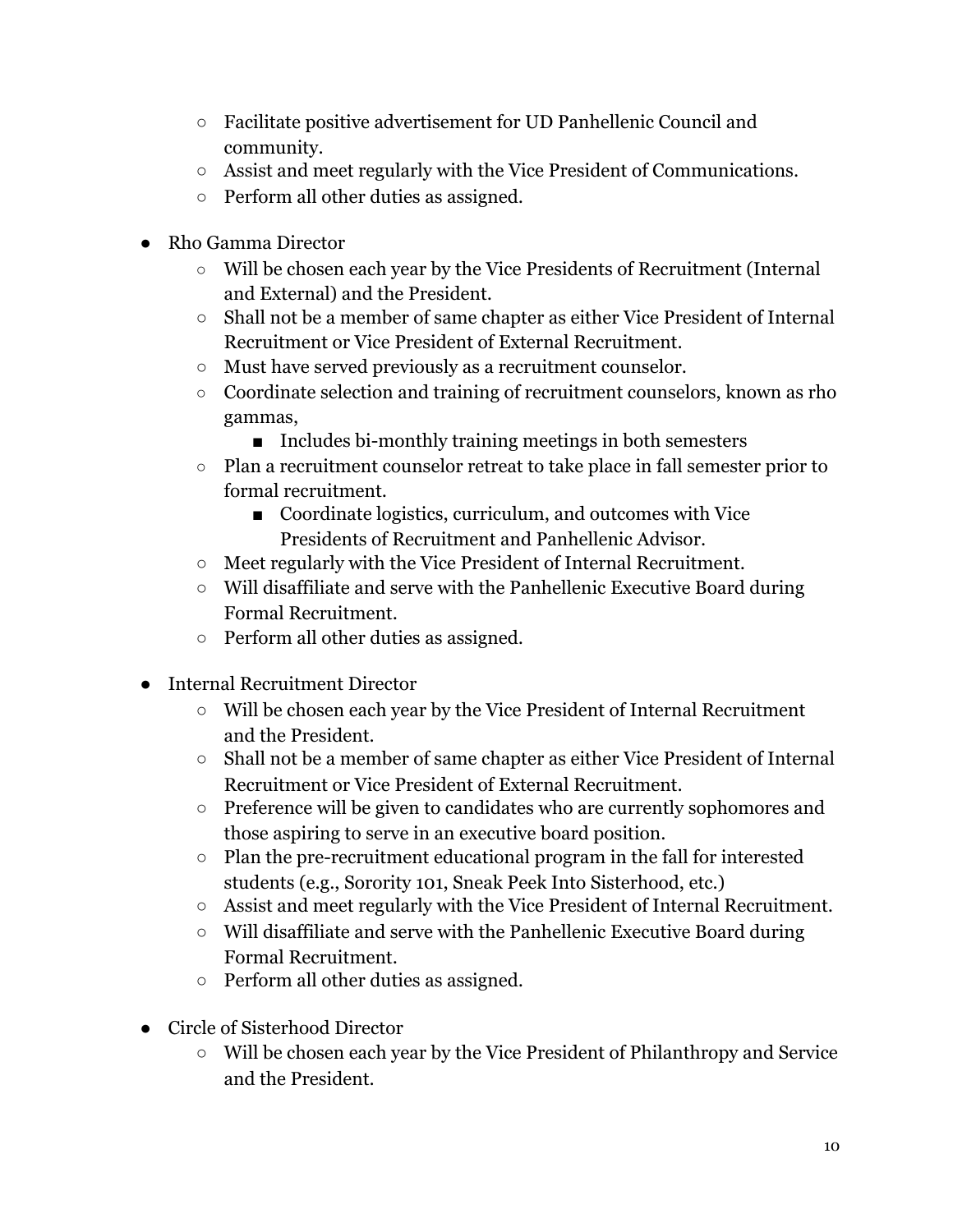- Assist the Vice President of Philanthropy and Service in planning Panhellenic Pride Week for each fall semester.
- Communicate with the Circle of Sisterhood Foundation representatives to share fundraising statistics and gather ideas for fundraisers.
- Plan and execute at least 2 fundraisers per semester benefitting the Circle of Sisterhood Foundation.
- Plan educational event to inform the Panhellenic and campus community about the Circle of Sisterhood and its purpose.
- Research the possibility of committing to build a school.
- Assist and meet regularly with the Vice President of Philanthropy and Service.
- Perform all other duties as assigned.
- Programming Director
	- Will be chosen each year by the Vice President of Community Enrichment and the President.
	- Work with the Academics and Wellbeing Director to plan events for the community to become more aware about social issues that affect women daily.
		- Includes but is not limited to selecting speakers or workshop programs to bring to campus for the Panhellenic and/or campus community.
	- Assist the Vice President of Community Enrichment in planning Homecoming and Greek Week activities.
	- Meet regularly with the Vice President of Community Enrichment.
	- Perform all other duties as assigned.
- Service and Philanthropy Director
	- Will be chosen each year by the Vice President of Philanthropy and Service and the President.
	- Provide service opportunities for the Panhellenic Community.
	- $\circ$  Contact all of the chapters' philanthropy executive members to help promote philanthropic services throughout the community
	- Perform all other duties as assigned

Article V. The Panhellenic Council

Section 1. Authority

The governing body of the UD Panhellenic Association shall be the Panhellenic Council. It shall be the duty of the Panhellenic Council to conduct all business related to the overall welfare of the UD Panhellenic Association including, but not limited to: annually review the parameters as adopted in the recruitment rules for the automatic adjustment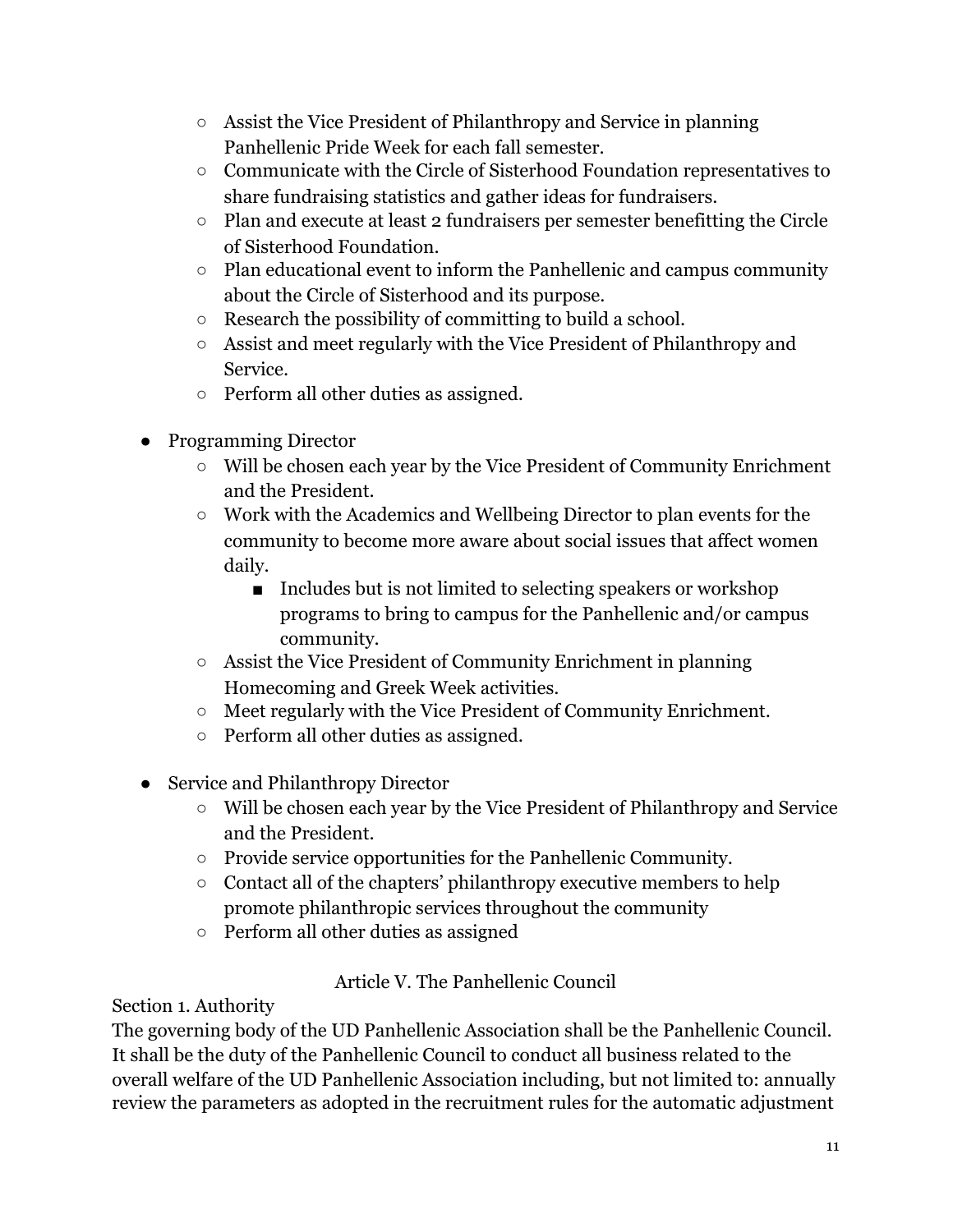of total; determine dues; approve the annual budget; consider extension; set a calendar of events; determine programming; and establish recruitment rules and recruitment style. The Panhellenic Council shall also have the authority to adopt rules governing the Panhellenic Association that do not violate the sovereignty, rights and privileges of member women's fraternities.

### Section 2. Composition and Privileges

UD Panhellenic Council shall be composed of one delegate and one alternate delegate from each regular, provisional and associate member group at University of Delaware as identified in Article III. The delegates shall be the voting members of the Panhellenic Council except as otherwise provided in Article III of these bylaws. The alternate delegates shall have voice but no vote. The alternate delegate shall act and vote in the place of the delegate when the delegate is absent. If both delegate and alternate are absent, the vote may be cast by a member of the fraternity, providing her credentials have been presented to the association president.

### Section 3. Selection of Delegates and Alternates

Delegates and alternates to the Panhellenic Council shall be selected by their respective women's fraternity chapters to serve for a term of one year commencing upon selection by chapter.

### Section 4. Delegate Vacancies

When a delegate vacancy occurs, it shall be the responsibility of the fraternity affected to select a replacement within two weeks and to notify the Panhellenic Association Vice President of Communications of her name, address and telephone number.

### Section 5. Regular Meetings

Regular meetings of the Panhellenic Council shall be held at a time and place established at the beginning of each academic term.

### Section 6. Special Meetings

Special meetings of the Panhellenic Council may be called by the president when necessary and shall be called by her upon the written request of no less than one-fourth of the member women's fraternities of UD Panhellenic Association. Notice of each special meeting of the Panhellenic Council shall be sent to each member of the Panhellenic Council at least 24 hours prior to convening the meeting; however, such notice may be waived, and attendance at such meeting shall constitute waiver of said notice.

### Section 8. Quorum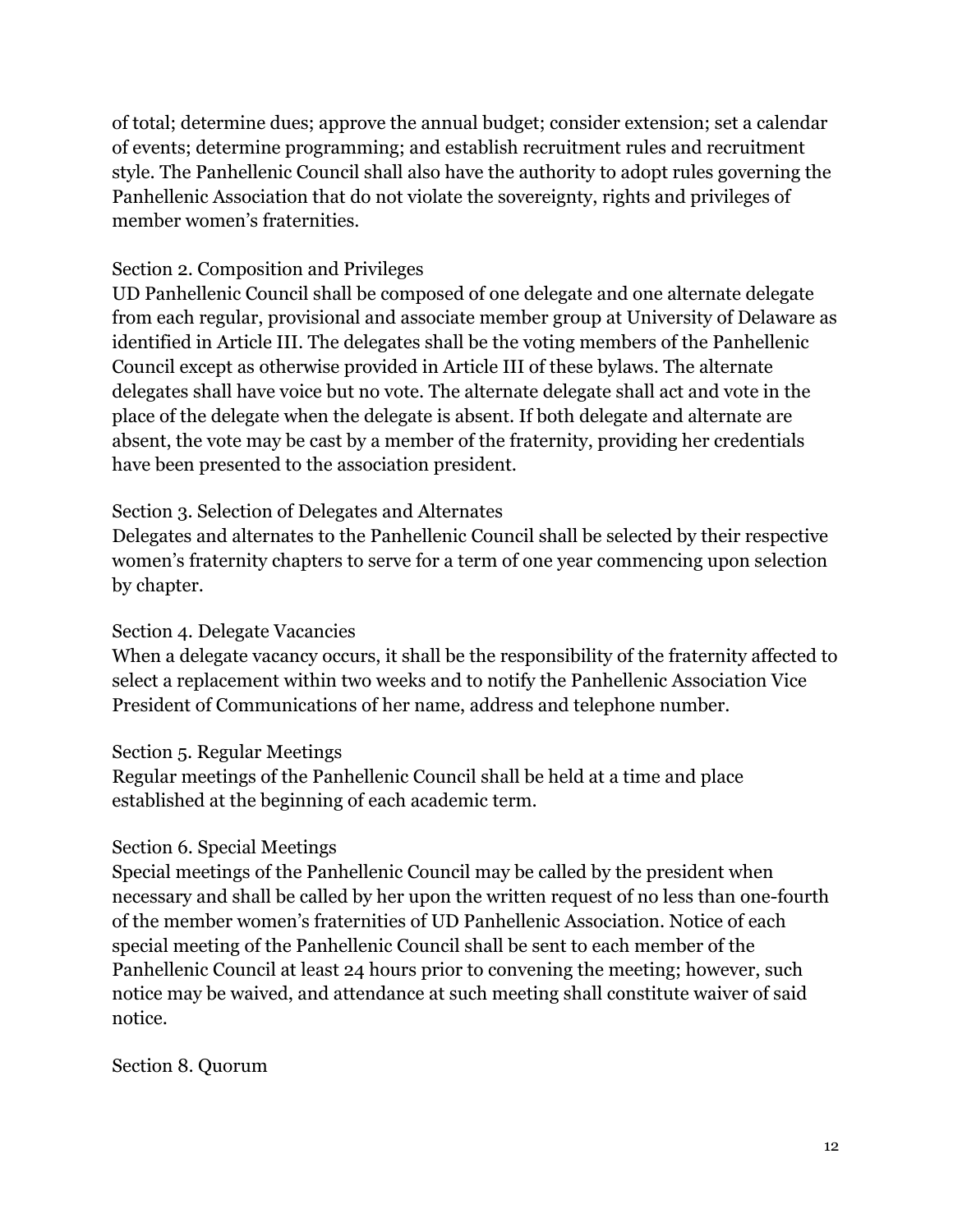Two-thirds of the delegates from the member fraternities of UD Panhellenic Association shall constitute a quorum for the transaction of business.

Section 9. Vote Requirements

- 1. Proposed motions on issues that impact a chapter as a whole must be announced at a previous meeting to allow opportunity for chapter input before a vote may be taken on the issue.
- 2. A two-thirds vote of the Panhellenic Council shall be required to approve a recolonization plan and for all extension-related votes. All other votes, unless specified in these bylaws, shall require a majority vote for adoption. (See the Article on Amendment of Bylaws for specific voting requirements for the amendment of these bylaws.)

# **Article VII. The Panhellenic Advisor**

Section 1. Appointment

The Panhellenic advisor of UD Panhellenic Association shall be appointed by the University of Delaware administration.

Section 2. Authority

The Panhellenic advisor shall serve in an advisory capacity to UD Panhellenic Association. The Panhellenic advisor shall have voice but no vote in all meetings of the Panhellenic Council and the Executive Board.

# **Article VIII. Committees**

Section 1. Standing Committees

- 1. The standing committees of UD Panhellenic Association shall be the Judicial Board and Membership Recruitment Committee.
- 2. Term. The standing committees shall serve for a term of one year, which shall coincide with the term of the officers.

# Section 2. Appointment of Committee Membership

The Panhellenic Council shall appoint members and chairmen of all standing and special committees, except as provided otherwise in these bylaws, and, in making these appointments, recognize fair representation from all member women fraternities as much as possible. The president shall be an ex-officio member of all committees except the Judicial Board.

# Section 3. Judicial Board

The Judicial Board shall consist of the Vice President of Standards as chairman and one member from each women's fraternity members. The Panhellenic advisor shall serve as a nonvoting ex-officio member. The Judicial Board members shall participate in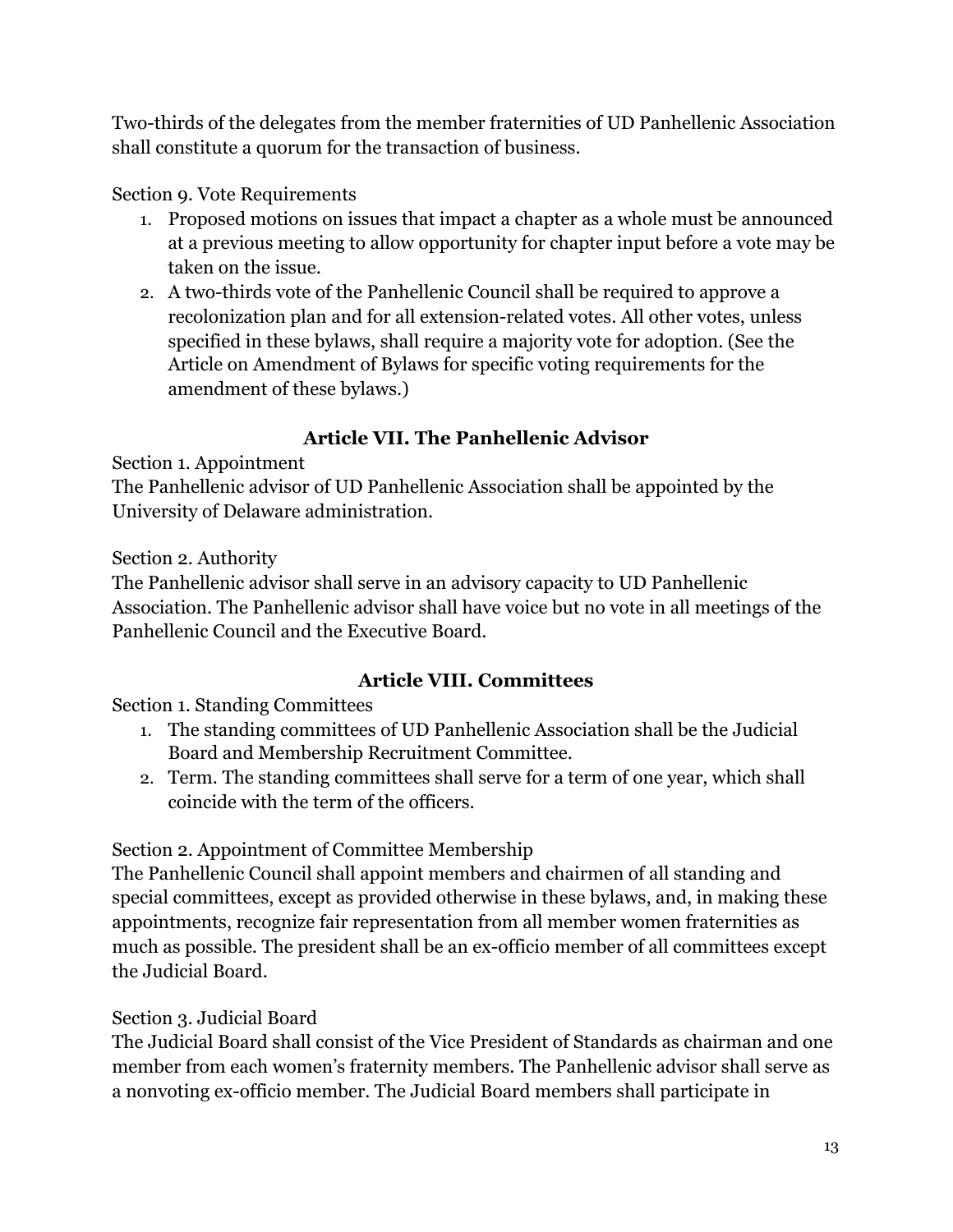training to be educated about the purpose of the board, the rules and regulations, the procedures to be followed, proper questioning techniques, the rights of the charged organizations, evaluating evidence, deliberations, and sanctioning. The Judicial Board shall educate member fraternities about the Panhellenic judicial procedure. It shall be the Judicial Board's duty to hold a hearing to adjudicate all alleged violations of the NPC Unanimous Agreements and the bylaws, code of ethics, standing rules and membership recruitment regulations of UD Panhellenic Association that are not settled informally or through mediation. The hearing shall be conducted by the entire Judicial Board unless Panhellenic Council adopts rules for the hearing to be conducted by a committee of the Judicial Board. The members of the Judicial Board shall maintain confidentiality throughout and upon completion of the judicial process.

### Section 4. Membership Recruitment Committee

The Membership Recruitment Committee shall consist of a chairman and one representative from each regular, provisional, and associate member. Alumnae advisors may attend meetings of the committee. The alumnae advisors shall have voice but no vote. This committee shall review and develop membership recruitment rules and submit them for discussion and approval to the Panhellenic Council before the end of the academic term preceding the membership recruitment period. After each membership recruitment period, the chairman of this committee shall present a full report, including recommendations, to the Panhellenic Council based on an analysis of the recruitment statistics and recruitment evaluations from new members, potential new members who withdrew, each member group and chapter advisor.

### Section 5. Other Committees

Other such committees, standing or special, shall be appointed as deemed necessary by the Panhellenic Council.

### **Article IX. Finances**

Section 1. Fiscal Year The fiscal year of the University of Delaware Panhellenic Association shall be from February  $25<sup>th</sup>$  to February  $24<sup>th</sup>$  inclusive.

#### Section 2. Contracts

Dual signatures of the Vice President of Finance and Panhellenic advisor shall be required to bind the University of Delaware Panhellenic Association on any contract. All contracts must be approved and signed by the Panhellenic advisor in accordance with University of Delaware Student Center's policy.

Section 3. Checks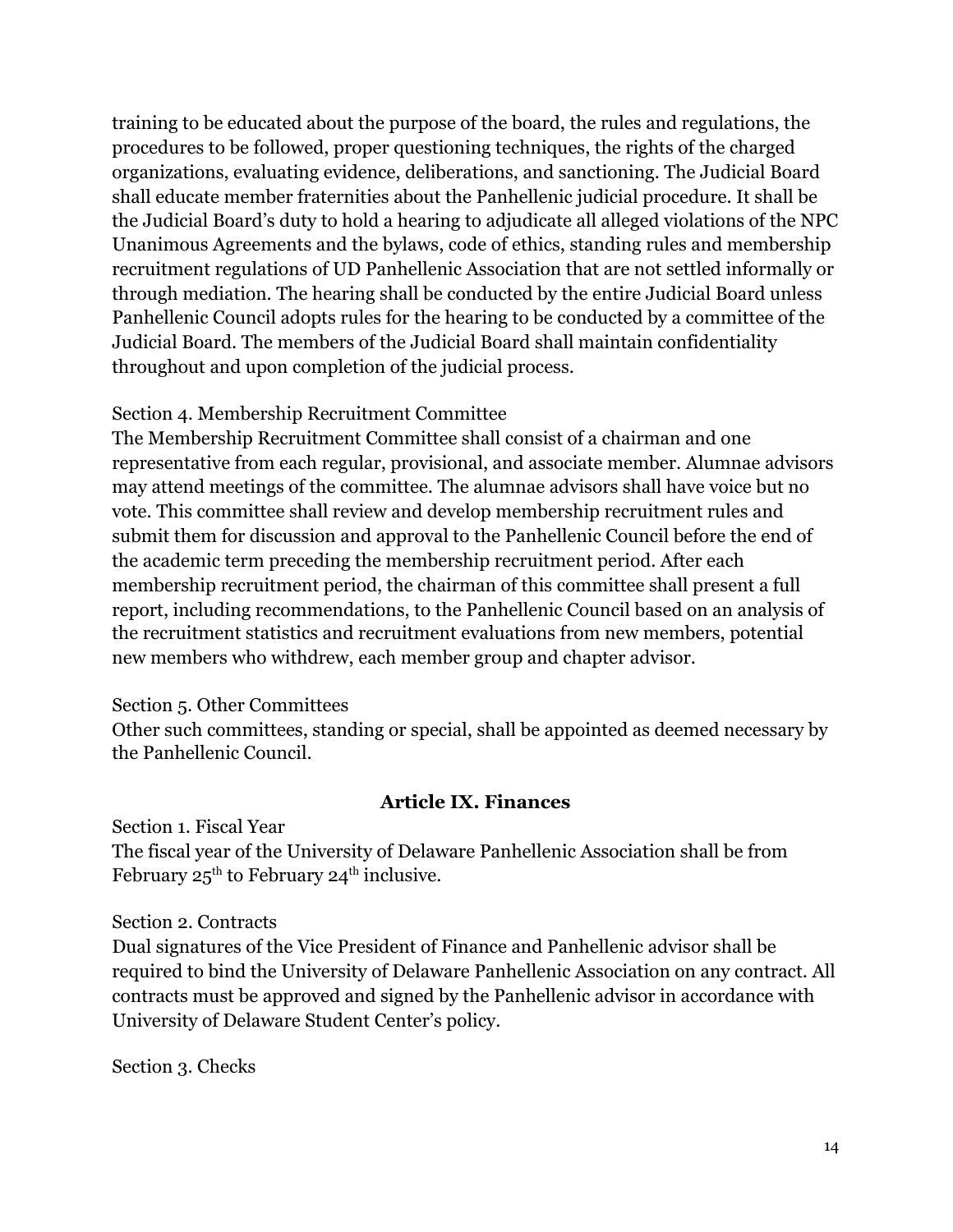All checks issued on behalf of the University of Delaware Panhellenic Association shall bear dual signatures. The following shall be authorized to be one of the two required signatures: the Vice President of Finance and Panhellenic advisor. All checks issued on behalf of the University of Delaware Panhellenic Association shall follow the financial policies of the University of Delaware Student Center's policy.

### Section 4. Payments

All payments due to the University of Delaware Panhellenic Association shall be received by the Vice President of Finance, who shall record them. Checks for payments shall be made payable to the University of Delaware Panhellenic Association.

### Section 5. Dues

- 1. NPC College Panhellenic dues shall be paid yearly as invoiced by the NPC office.
- 2. Panhellenic Association membership dues shall be an assessment per member and new member.
- 3. The amount of such dues for the next academic year shall be determined by the Panhellenic Council at the first meeting of each academic semester.
- 4. The dues of each Panhellenic Association member fraternity shall be payable on a date set by the Panhellenic Association Vice President of Finance.

### Section 6. Fees and Assessments

The Panhellenic Council shall have the authority to determine fees and assessments as may be considered necessary.

- A. EG Social Registration Forms must be turned in to the Vice President of Standards a week prior to the event. Any chapters who turn in a form late will be fined \$15 per day it is late. If the forms are not handed in 48 hours before event, the event may no longer occur.
- B. Any payments collected by the Panhellenic Council that are not turned in by the assigned due date will receive a \$50 fine.
- C. The Panhellenic Council will use its discretion in assessing any other fine as deems necessary.

## **Article X. Extension**

Section 1. Extension is the process of adding an NPC women's fraternity. UD Panhellenic Association shall follow all NPC Unanimous Agreements and NPC extension guidelines found on the NPC website and in the Manual of Information.

Section 2. Voting rights

Only regular members of the Panhellenic Council shall vote on extension matters.

Section 3. Extension Committee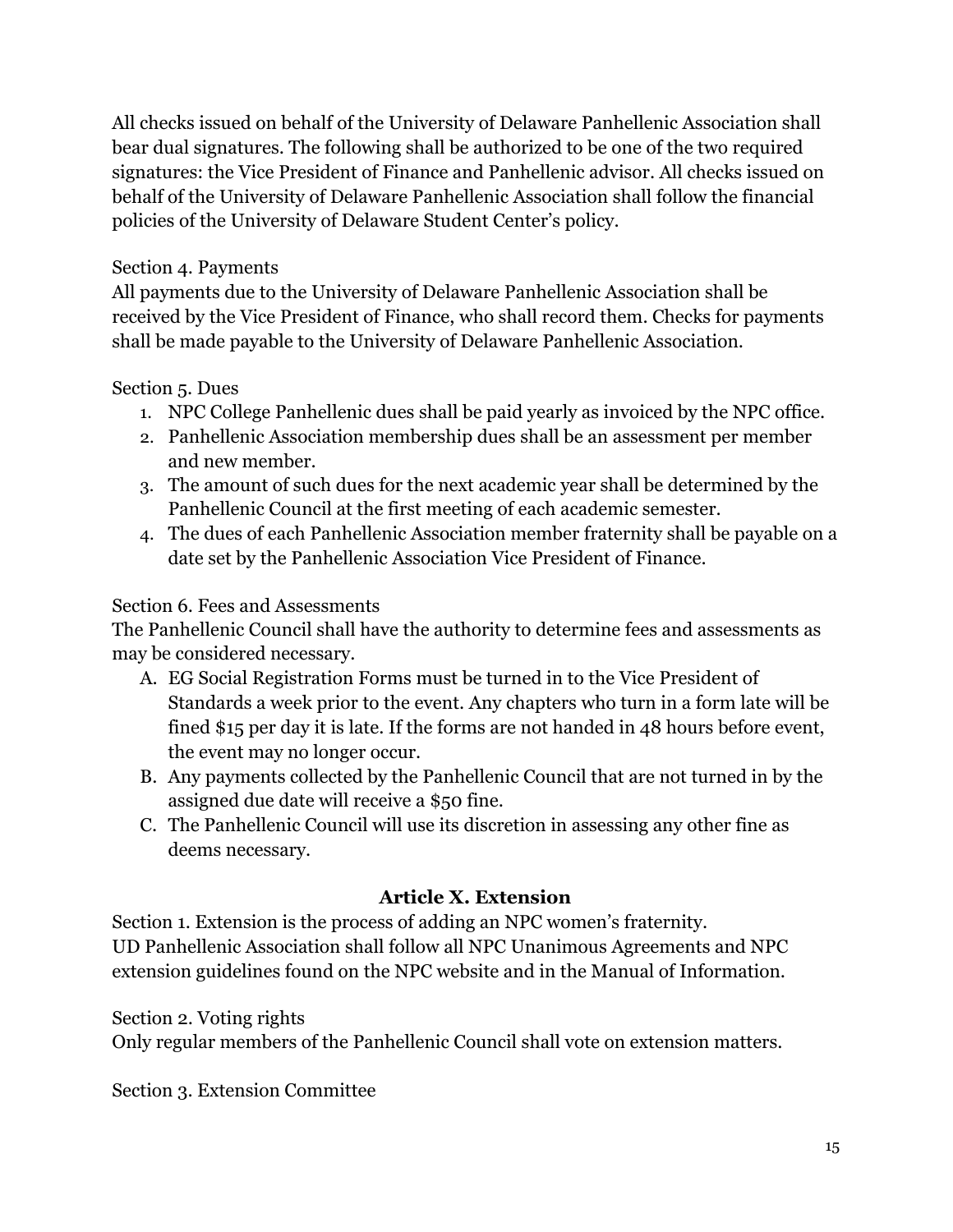An Extension Committee including one "voting" member (any collegiate member or advisor) from each recognized Panhellenic chapter on campus will meet each year or as needed, to discuss matters regarding extension. The deliberations must be voted on by the delegates of the Panhellenic Council.

# **Article XI. Violation Resolution**

### Section 1. Violation

Chapters shall be held accountable for the conduct of their individual collegiate and alumnae members. Conduct contrary to the NPC Unanimous Agreements, these bylaws, the Panhellenic code of ethics, standing rules and/or membership recruitment regulations of UD Panhellenic Association shall be considered a violation.

### Section 2. Informal resolution

Members are encouraged to resolve alleged violations through informal discussion with the involved parties.

### Section 3. Judicial process

If informal discussions are unsuccessful, the judicial process will be set in motion by filing a report of the alleged violation. UD Panhellenic Association shall follow all mediation guidelines found in the Manual of Information.

- 1. Mediation. Mediation is the first step of the judicial process. UD Panhellenic Association shall follow all NPC Unanimous Agreements concerning the judicial process found in the Manual of Information.
- 2. Judicial Board hearing. When a violation is not settled informally or through mediation, the Judicial Board shall resolve the issue in a Judicial Board hearing. The Panhellenic Council shall adopt procedures in the standing rules for this purpose that are consistent with the NPC Unanimous Agreements.
- 3. Appeal of Judicial Board decision. A decision of the Judicial Board may be appealed by any involved party to the NPC College Panhellenics Judicial Appeal Committee. UD Panhellenic Association shall follow all NPC Unanimous Agreements concerning the appeals process found in the Manual of Information.

# **Article XII. Hazing**

Per the Unanimous Agreements, the National Panhellenic Conference supports all efforts to eliminate hazing. All forms of hazing shall be banned.

## **Article XIII. Parliamentary Authority**

The rules contained in the current edition of Robert's Rules of Order Newly Revised shall govern UD Panhellenic Association in all cases to which they are applicable and in which they are not inconsistent with the NPC Unanimous Agreements, these bylaws and any special rules of order UD Panhellenic Association may adopt.